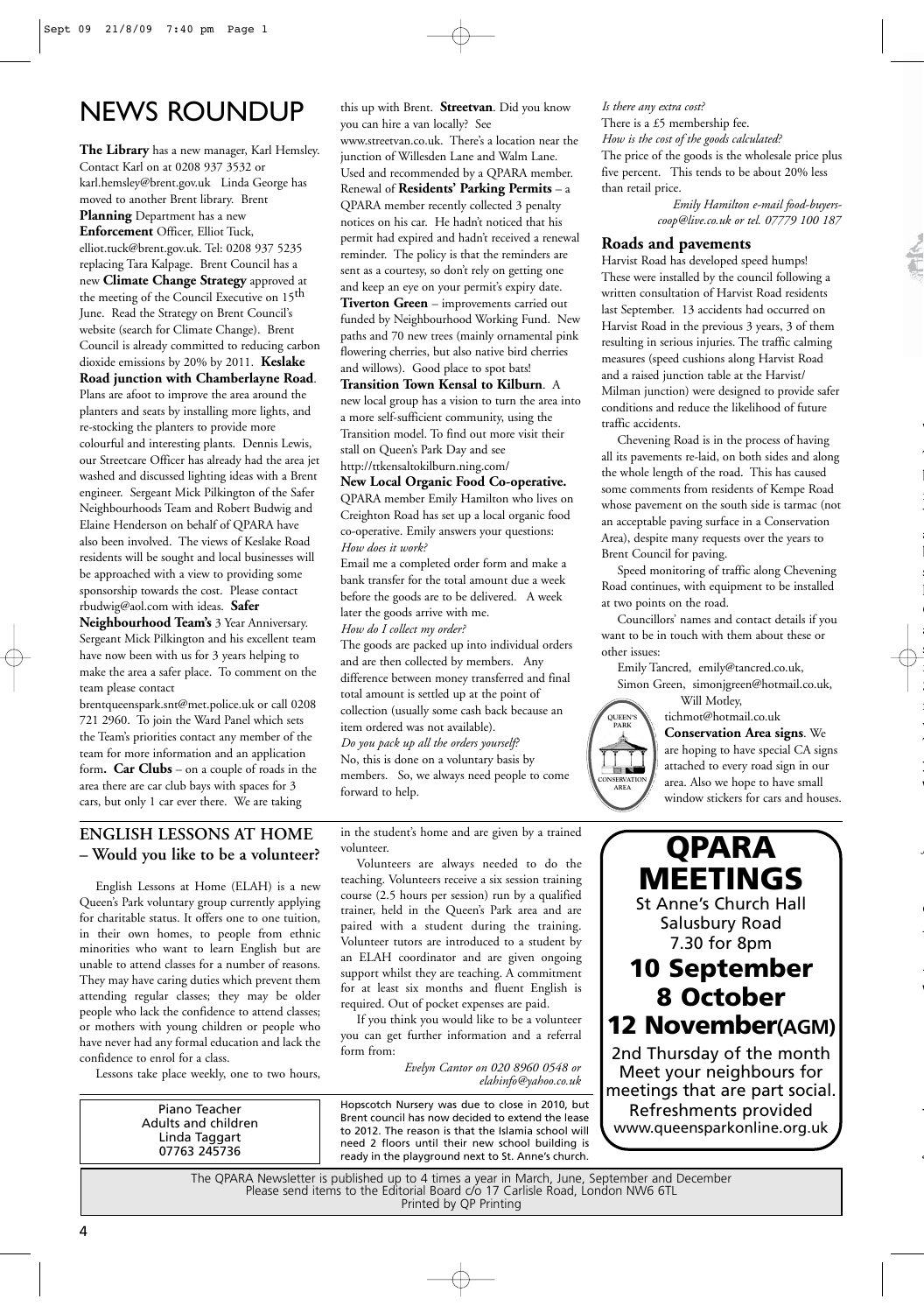

# QUEEN'S PARK DAY 13TH SEPTEMBER 12–5.30PM **www.queensparkday.org.uk**

The idea this year is to have fun on a budget. We've been lucky enough to receive a Grassroots Grant from North West London Community Foundation and sponsorship from some local businesses which has enabled us to offer some great free events and others at very low prices. A whole family could enjoy Queen's Park Day without spending anything at all! The arena events, magic shows by Mr Alexander, bandstand music and cycling roadshow are all free. Some of the stalls also have free activities for children. The donkeys, climbing wall, Rope-a-phobia all cost only £1. The Organising Committee answers your questions about the day.

#### What's new this year?

*"Get Cycling" from York are bringing their 5 seater bike and recumbent trikes for children and adults to ride. Find them near the main arena.*

## My children loved the tree climbing, what else is there?

*Also new this year, Rope-a-phobia offers older children the chance to test their rope skills and head for heights*

#### What's on in the arena?

*The Kangaroos Gymnastic Display Team and the Eagle and Vulture Show as well as the Dog Show (see www.queensparkday.org.uk)*

#### Can I get something to eat in the park?

*You'll be spoilt for choice with an even greater range of food stalls than last year, including North Indian, seafood, hog roasts and pancakes*

What competitions are there? *The edible monster competition is back, and a new family competition – Decorate a Broom. As for baking, the quest this year is to find the best lemon drizzle cake. Entries to the Qpara tent by 1pm. Don't forget the Children's Fancy Dress and Dog Show too. See*

*www.queensparkday.org.uk and posters around the park soon for more details.* Who organises it?

*The Queen's Park Area Residents' Association with help from the City of London park staff led by Richard Gentry, Sergeant Mick Pilkington and the Safer Neighbourhoods Team.*

## Do you need any help on the day?

*Yes! If you can spare an hour or two any time between 8am and 7pm on the day, or the evening before please contact Helen 07789 917721 or Elaine 07963 113820 (or elaine@london.com)*

#### Are the stalls the same as last year?

*No, we always try to have some new stalls. There's home-made jam and original art to African baskets and fair trade clothes. You'll also be able to find out about new activities or groups to join.*

## Who's performing on the bandstand?

*"Guided by Lights" a local acoustic duo, QPCS Jazz Band, Salusbury drummers, the Many Rivers Gospel choir* 

# Is it easy to park nearby?

*No, the stall holders need to park nearby and it is Ramadan so parking will be* 

www.queensparkonline.org.uk *SEPTEMBER 2009*



# Can I recycle my drinks cans and bottles?

*Yes, as well as the recycling points by the café, playground and tractor yard, temporary bins will be dotted around the park for glass, tins and plastic bottles and paper*

#### Are you trying to raise money for anything this year?

*Our main aim is to provide fun on a budget so we're keeping prices as low as possible, but any surplus will go towards funding the re-design of the older children's playground.* 

#### The Team.

*(l–r)Carin von Drehle, Helen Durnford, Elaine Henderson, Andrea Szalanczi*



QUEEN'S PAR v DAY

> 2009  $-5.30.$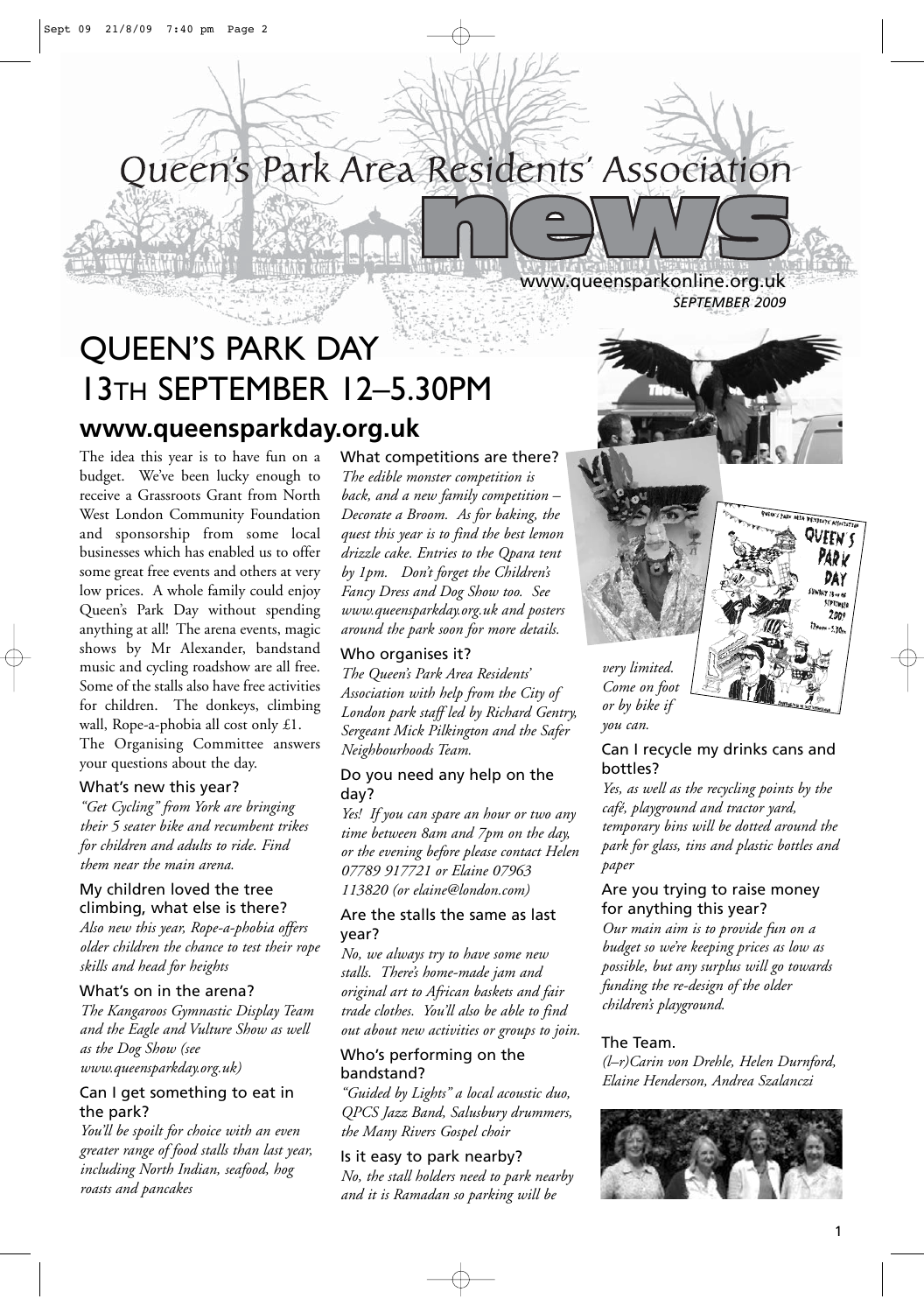# Play Area Developments



It has taken nearly five years to get there but a new play area is now in its early stages. In last year's Joint Consultative Group meeting, attended by QPARA representatives, the then chairman, Alderman Robert Hall, agreed that we needed a new play area and it was made a priority in June 2009. Helen Durnford, Richard Gentry, Alison and I have had several meetings with Land Use Consultants and we now have an exciting new design. QPARA paid £2000 towards the £5000 cost of this.

As Queen's Park once held an agricultural show, the theme of the design is based on this. It will have tyre swings, seats and crawl tunnels. It will also have a farm track and a dry stone wall, a hazelnut coppice and an orchard picnic lawn. There will be a 'Sensory Meadow' containing a special textured path, chimes, wooden sculptures and planting. Indeed children of all abilities have been taken into account in its planning and it will be a very organic, natural play area, stimulating imaginative as well as active play.

The play area users are being consulted in the park. You will also have a chance to view the design and give your opinions at the City of London stall on Queen's Park Day.

We have applied for funding from one local trust fund, however, a major part of the finance has to be found from sources other than the City of London, who will be match funding, It is hoped that local businesses will sponsor play pieces or areas and if anyone is interested please contact me on my e mail below.

*Caroline Robinson. pageandrobinson@aol.com*

# **THE LEXI CINEMA: a rare gem in NW10**

Sharp-eyed locals will have spied a rather exciting development recently on the strip of Chamberlayne Road that runs between Hardinge Road and Leighton Road: The Lexi Cinema – a high-tech digital arthouse, which opened last October in an old Edwardian community hall, and has been the talk of the neighbourhood ever since.

The venture is local businesswoman Sally Wilton's baby. She had longed to manage her own not for profit, community cinema for years. All profits go to the Sustainability Institute, a South African eco centre.

In a year Sally transformed the 1920s hall built by Charles Pinkham into a magnificent but intimate entertainment venue – London's first social enterprise cinema. The refurbishment, sensitively done around the period features, includes a breathtaking chandelier by Eden Project sculptor and lighting wizard Bruce Munro as a centrepiece for the auditorium. 'When I walked through the door I knew instantly that I could magic it into the most glorious picture palace', she says.

It is like a tardis inside with an auditorium of 80 seats, room to stretch your legs, a roomy box for 16 (how perfect for a private party?) and Josh On The Rocks – a back-of-house bar.

## **Cowboys on the Roof or How to position a satellite dish in the Conservation Area: A Drama in Four Parts**

Does this sound familiar?

1. Your children's pestering campaign succeeds. You sign up for a satellite TV package. The familiar van drives up and out gets an engineer who insists that only if the satellite dish is fixed prominently to the front of your house will you be able to get a signal. It's not allowed, you say, don't you know this is a Conservation Area and anyway it will look ugly. Well sorry love, I'm not authorised to go high enough anyway – you'll need a different team for that. Dunno when they could come (on phone "yeah, near Queen's Park, fussy lot, [rest inaudible]").

2. Bad evening when your children cannot watch the match but another engineer soon arrives and suggests a large pole bolted to the chimney as the only possible solution. You hesitate- the chimney's rather old and this will spoil the view from your bedroom and more importantly no one else has a dish on the end of a pole. Engineer departs.

3. Family in despair. Even the cat has left

Sally was determined that The Lexi would be as comfortable and technically perfect as it is stylish and modern. And it delivers. Her picture house brilliantly fuses 20th century style with 21st century technical know-how and comfort.

w

e

O

W

W s w w

s

a w a

:<br>:

Since it opened, The Lexi has shown the Coen brothers' "Burn after Reading", the critically-acclaimed "I've Loved You So Long" and is soon screening, on release, the new Tarantino movie, "Inglourious Basterds". And to mark the Lexi's first anniversary in October, watch out for some free entertainment and prizes!!

This is cinema as it should be: exciting, magical, escapist – old picture house qualities lacking in all but truly independent enterprises and which make film-going as much of a treat to look forward to as theatre. It is a rare gem, right here in NW10.

#### **The Lexi's Vital Statistics:**

Phone bookings: 0870 7042069 (lines are open from 9.30am – 8.30pm); £1.50 booking fee per booking . Online bookings: www.thelexicinema.co.uk;

£1 booking fee per booking. Address: 194b Chamberlayne Road, Kensal

Rise, London, NW10 3JU

The Sustainability Institute website: www.sustainabilityinstitute.net

*Kate Shapland*

home to watch snooker elsewhere. A third engineer arrives, a member of the elite "height team", and charming with it. Nothing is too much trouble for this man. If only you'd known you'd have got in some chocolate biscuits. Before you can say "Queen's Park Conservation Area" this man is inspecting the house from all angles, noting the rows of satellite dishes pointing south, flicking cables over the roof, admiring the roses which are catching on his clothes, dangerously hanging out of windows and gallantly refusing all offers to hold onto his legs. All talk of dishes at the front of the house or wobbling on poles is forgotten. A dish is neatly tucked in at the back of the house just below a bedroom window.

4. Children contently watching cartoon network. I've run away with the engineer. [Name supplied but withheld to avoid embarrassment]

In a Conservation Area your satellite dish must not be visible from the front or side of the house. If you have spotted a new offending dish, contact Sue Arnold sue@rickwright.co.uk.